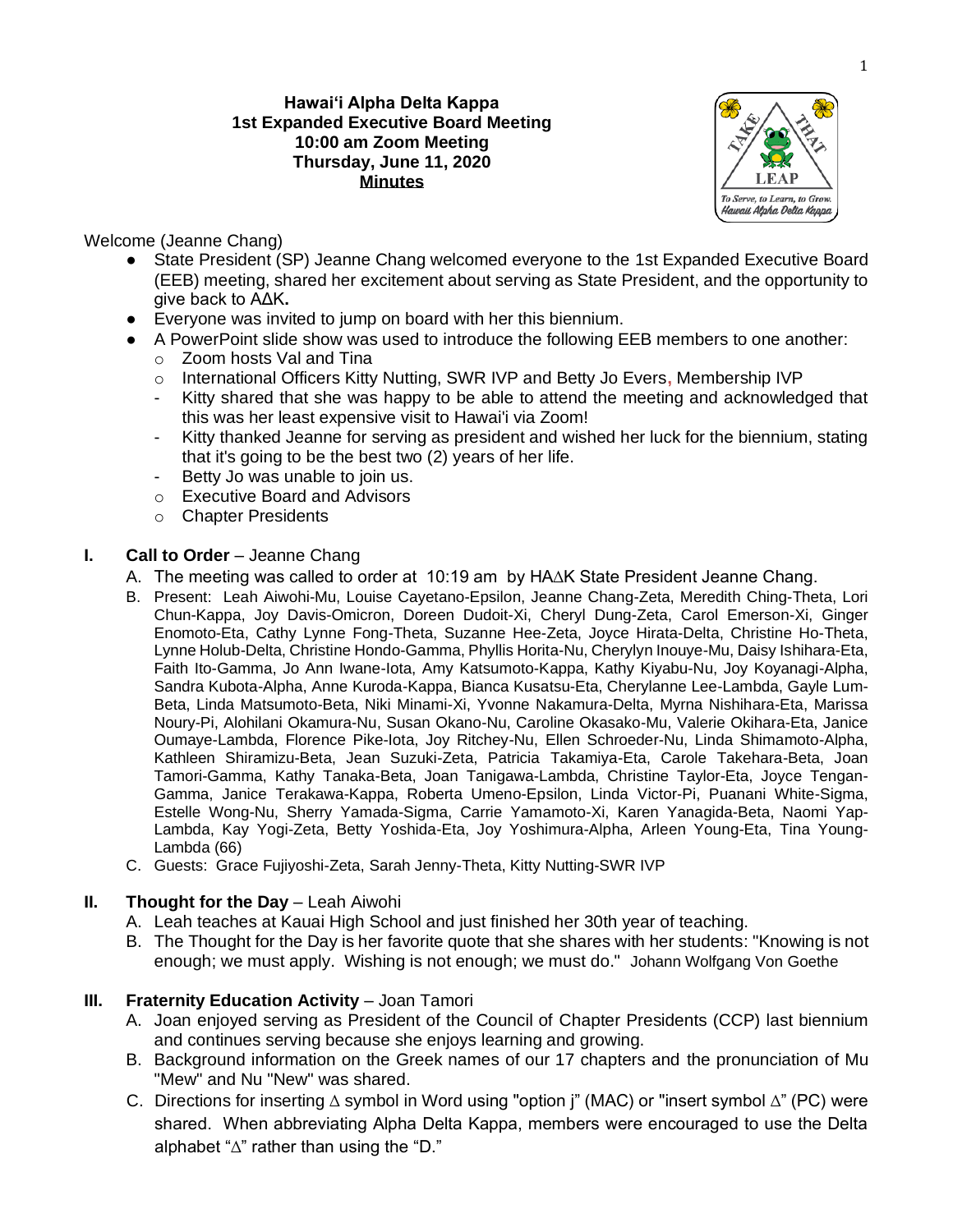D. A suggestion was made for the Chapter Presidents to use this activity at their first chapter meeting of the biennium and to have their Fraternity Ed. Chairperson share an activity at each chapter meeting.

## **IV. Executive Officer Reports**

- A. Recording Secretary Cathy Lynne Fong
	- 1. Sisters giving oral reports or making motions were asked to complete an oral report or a motion form and email it to [punreading3@aol.com](mailto:punreading3@aol.com) 1-3 days prior to the meeting and no later than 8 pm the day before the meeting.
	- 2. Blank oral report and motion forms are available on the HAΔK website under the "EEB Meetings & Reports" tab located under the "Documents & Forms" tab.
- B. Corresponding Secretary Christine Taylor
	- 1. Christine is not an outdoorsy person, however, she paddled on the unofficial crossing of the Moloka'i Channel in 1975! This is her first time serving on the Executive Board.
	- 2. Beginning with the 2nd EEB meeting, a list of correspondence received and sent will be included in the EEB Report. Copies of the correspondence messages will be posted online.

### C. Treasurer – Jocelyn Tengan

1. This is Jocelyn's second biennium as State Treasurer.

| 2. Checking Account<br>Balance as of March 31, 2020<br><b>Expenditures</b> | \$31,680.67<br>23.15 |
|----------------------------------------------------------------------------|----------------------|
| Balance as of May 31, 2020                                                 | \$31,157.52          |
|                                                                            |                      |
| *Pending Expenditures                                                      | 500.00<br>S          |
| 3. Savings Account                                                         |                      |
| Balance brought forward March 31, 2020                                     | 10,545.68            |
| Interest                                                                   | 0.35                 |
| Deposit                                                                    | 75.00                |
| Balance as of May 31, 2020                                                 | 10,621.03            |
|                                                                            |                      |

- 4. An audit is pending.
- 5. Reimbursement procedure was explained:
	- a) Receipt(s) must be submitted with the Reimbursement form. (NO receipt, NO refund)
	- b) Reimbursement request(s) should be submitted in a timely manner.
	- c) Be cognizant of the amount budgeted because reimbursements will be limited to the budgeted amount.
	- d) Reimbursements for Neighbor Island Chapter Presidents' Travel Expenses:
		- 1) Airfare funds have been budgeted for you to attend EEB meetings EXCEPT for the 1st and last EEB meetings (State Conventions).
		- 2) Use a Reimbursement form to request airfare refunds for the budgeted amount.
- 6. Blank Reimbursement forms are available on the HAΔK website under the "EEB Meetings & Reports" tab located under the "Documents & Forms" tab or by emailing Jocelyn.
- D. Historian Joy Koyanagi
	- 1. Joy**,** a preschool teacher at Kuapa, (where she has taught for 27 years) enjoys taking pictures and being a historian.
	- 2. A request for sisters to inform her of HAΔK events was made. **I**f she is not able to attend, she asked if sisters could send her a few snapshots from the event (close up shots are best).
	- 3. It was suggested that Chapter Historians keep up to date with naming and sorting snapshots as this will make it easier later when archiving projects are put together.
- E. Sergeant-at-Arms Joan Tanigawa
	- 1. Joan has been enjoying the "Stay at home order" to raise her succulents.
	- 2. Procedures for in person meetings were explained (Please be responsible for): signing in with Joan; getting your name tag from her and RETURNING it at the end of the meeting.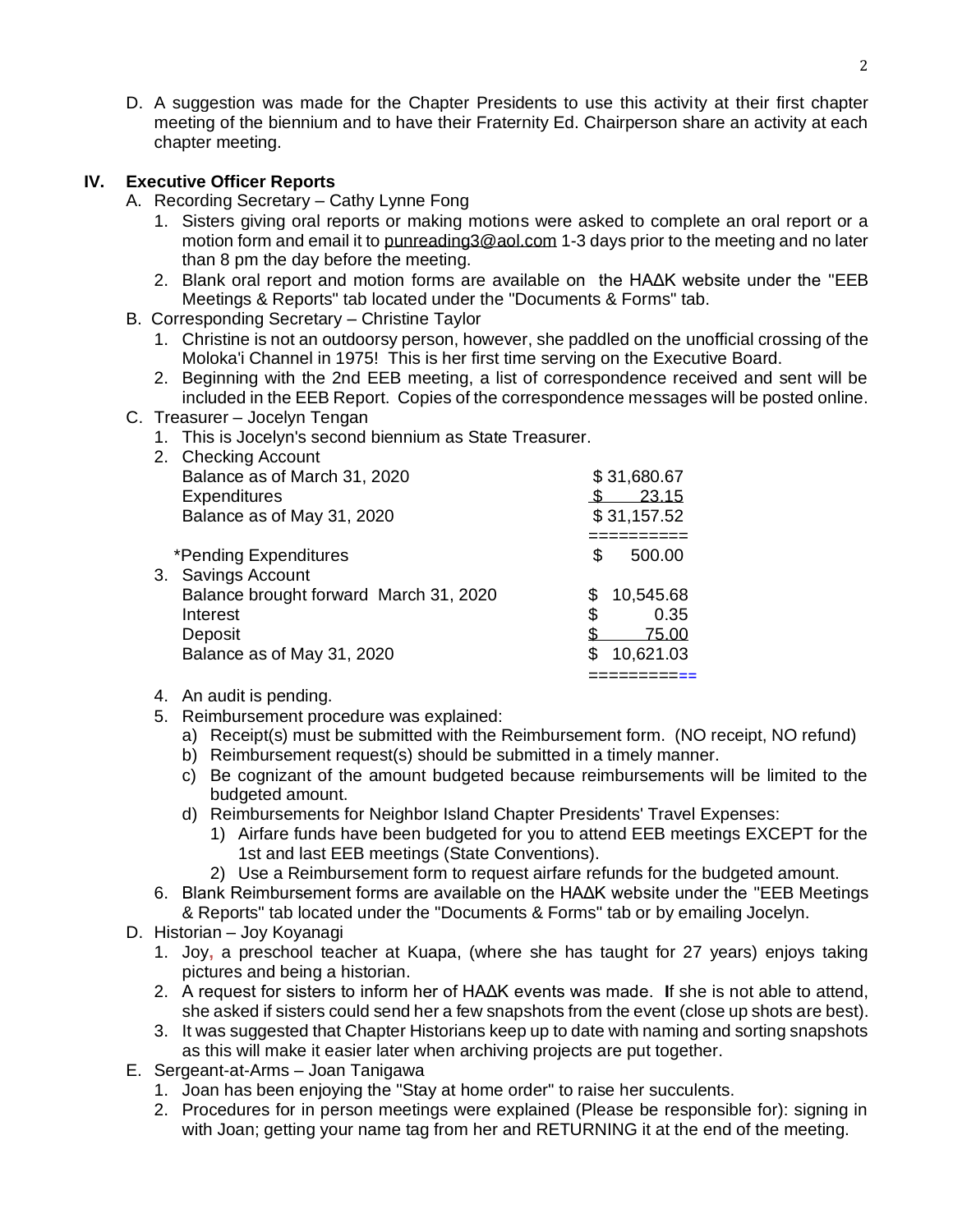- 3. You should have already received a reimbursement check if you signed up for the State Dinner at the NW/SW Regional Conference. Thank you**'**s were extended to Valerie who collected EEB breakfast monies and Susan who sent out 60 + checks.
- F. President of CCP Jean Suzuki
	- 1. Jean is looking forward to working with talented sisters and loves using technology to communicate information with Chapter Presidents.
	- 2. The first Chapter Presidents' meeting was held via Zoom on May 5 to discuss:
		- a brief Zoom training and review of Zoom instructions
		- introductions of the Chapter Presidents
		- the duties for the President of the Council of Chapter Presidents (PCCP) and Chapter **Presidents**
		- available resources for Chapter Officers
		- important upcoming dates
- G. Immediate Past President Meredith Ching
	- 1. Immediate Past President Meredith emailed her final end of biennium message to the membership. Her message included the:
		- acceptance of the slate of newly elected  $2020 2022$  officers
		- voting results from all HAΔK sisters regarding HAΔK business that would have been conducted at the State Convention
		- announcement of Adonis Rei Fiesta as the HAΔK Scholarship recipient; and the total donation amount of \$3,915.00 given to Hawai'i Parkinson Association (State Convention Altruistic Project).
	- 2. The 2018-2020 Executive Board members, Advisors, Chapter Presidents, and State Committee Chairs were thanked for their hard work, great leadership, and excellent teamwork throughout the whole biennium.
	- 3. State President Jeanne Chang and the 2020-2022 EEB members were wished a remarkable, rewarding journey with new knowledge, closer relationships, and new experiences as they leap forward into the future of AΔK.
	- 4. EEB members were encouraged to read Kitty's newsletter, especially:
		- a. about the NW/SW Regional Conference Altruistic Project, HUGS, noting that the donation collection date was extended until September.
		- b. about the Navajo Water Project to help those living in NM, UT, AZ with almost no water or electricity, currently receiving water delivered every 2-3 weeks.
	- 5. President Jeanne extended her appreciation to Meredith for all the work she did and continues to do, apologized for our inability to officially recognize her as the 2018-2020 State President in April at the State Convention, and promised that she will be recognized.
	- 6. President Jeanne inquired if we could attach a copy of the 6th EEB minutes to her report given today so that it is officially in our records and thanked the 2018-2020 EEB Members and State President for all their hard work throughout the biennium and recognized them as the leaders who carried us up to today.
- **V. Standing Committee Reports**: The Committee Reports are on file on the HA∆K website. This first report includes information about the committee responsibilities, goals, and tentative plans for the biennium.
	- A. A∆K Month/Publicity Joyce Hirata, Yvonne Nakamura Joyce and Yvonne reported that it will take a little more effort to get proclamations from Heads of State, DOE, etc. and that they may need to enlist the help of O'ahu chapters.
	- B. Altruistic Kathy Kiyabu, Ellen Schroeder
		- **1.** Kathy is looking forward to continuing to serve and getting to know people from other chapters.
		- **2.** Ellen reported that their committee goal is to raise 10% more than last biennium.
	- C. Auditing Christine Hondo Christine is happy to audit the Treasurer's records with Kitty Yee especially since the Treasurer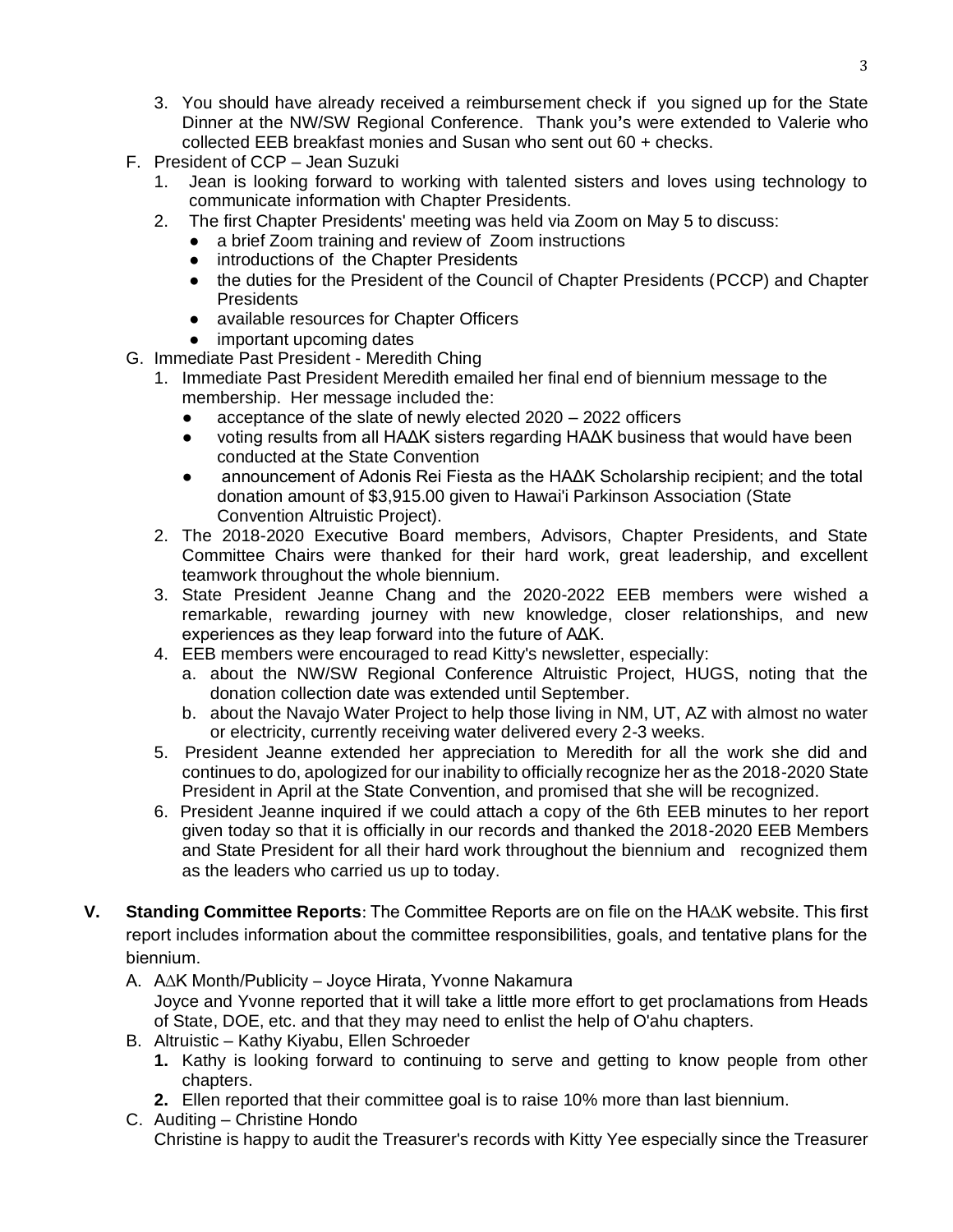is also on Maui - they will have an easier time getting together.

- D. Budget and Finance Joy Davis Joy is returning to serve on the committee to practice what she learned last biennium.
- E. Bylaws and Policies Meredith Ching **Report on Website**
- F. Courtesy and Aloha Cheryl Dung, Pat Takamiya, Kathy Tanaka Kathy reported that Courtesy and Aloha will plan with Leadership Training (LT) chairs, Lori and Estelle to creatively devise a way to share digitally and thank computer and iPad helpers at LT
- G. Directory Karen Yanagida
	- 1. Everyone is requested to follow guidelines posted on the website.
	- 2. Two (2) new Directory Committee members Linda Matsumoto and Susan Crowell were introduced as tech. helpers.
	- 3. An announcement was made that the new directory will be ready in October at Founders' Day.
	- 4. A shout out was given to past Directory Chairs for all their help during the biennium.
- H. Honorary Member Linda Victor
	- Linda apologized that the committee was unable to select an honorary member last biennium and reported that they are working hard to initiate the process this biennium.
- I. Ka Pine Hoʻohui Niki Minami, Carrie Yamamoto
	- 1. Niki reported that the Dynamic Duo is back for four **(**4**)** more Ka Pine Ho'ohui (KPH) issues to inform everyone about what sisters are doing; and Carrie is looking forward to working with everyone.
	- 2. Committee goals are to: promote the SP's theme "Take That Leap: To Serve, To Learn, To Grow";
	- 3. Connect/inform HA∆K members of events/achievements through a semi-annual newsletter Ka Pine Ho'ohui, "The Linking Pin"; create a colorful photo-rich newsletter embracing the SP's theme; and feature sisters' contributions, awards, recognitions, accomplishments, HAΔK events, etc.
	- 4. Submission for the first issue of KPH is due on August 15, 2020.
- J. Membership Susan Okano, Louise Cayetano, Amy Katsumoto
	- 1. Susan, Membership Chair and President Elect**,** expressed appreciation to everyone for carrying us through these times and for the leadership of our SP and SWR IVP.
	- 2. Membership Consultants, Amy and Louise**,** greeted and congratulated everyone**. They** are looking forward to working with everyone.
	- 3. Susan shared the Membership Committee Goals:
		- a. Present goals of each chapter
		- b. increase state membership by 16 new or reinstated members
		- c. encourage every chapter to initiate or reinstate at least one new member
		- d. promote the retention of chapters
		- e. monitor and work with chapters to submit the Chapter Needs Assessment (CNA) by the August 31 deadline online (most current form is online)
		- f. work with chapters to submit a List of Activities.
		- g. share a tentative list of Membership Committee activities that includes: Leadership Training of Chapter Membership Chairs; arranging/organizing a Membership Tea for prospective member candidates; visiting Chapter meetings/functions; and attending regional and international training.
- K. Music Janice Terakawa
	- 1. Janice is grateful to the past Music Chair, Eileen Uchima for her guidance, is looking forward to this biennium, and is learning/thinking about how to do virtual singing.
	- 2. Reported that Na Wahine Mele is on hold due to the American Choral Director's recommendation to refrain from all group singing due to COVID-19.
- L. PPG/Leadership Conference Daisy Ishihara, Bianca Kusatsu
	- 1. Daisy reported she and Binky are co-chairing the PPG/LT Conference again and are planning to schedule the conference for sometime in August 2021.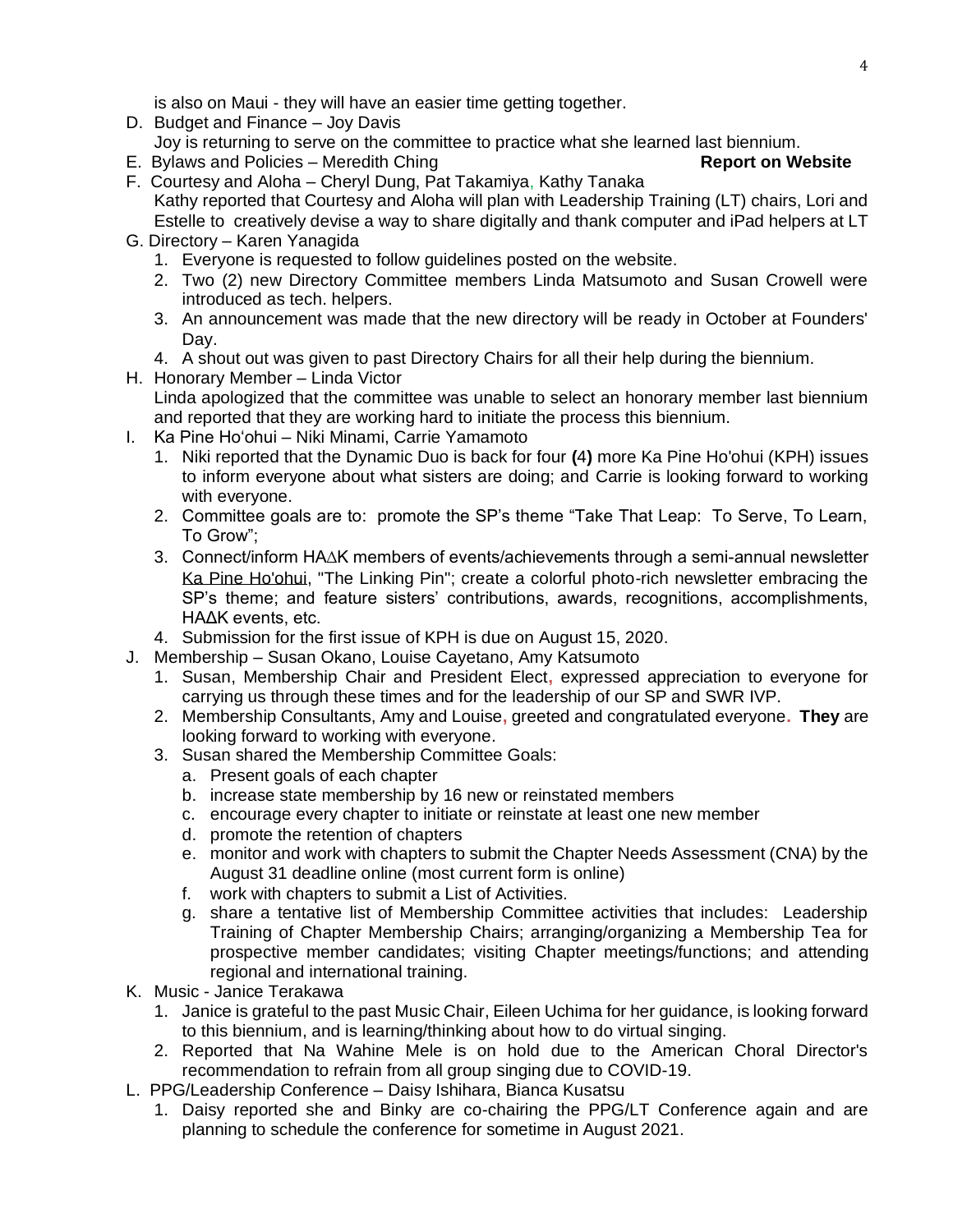- 2. Binky reported that she and Daisy are happy to be co-chairs again because it was a pleasure to work with Jeanne on the PPG/LT committee last biennium.
- M. Publicity Carol Emerson
	- 1. Carol reported that email replies indicate an interest in publicizing what HAΔK is doing.
	- 2. Her sisters are helping her to support HAΔK sisters with publicizing all the great things occurring via Kappan articles, local media, TV, radio, newspaper, etc.
	- 3. She is willing to help write, support authors, and compose Kappan articles for the state.
- N. Resolutions Cherylyn Inouye Cherylyn, charter member of Mu, past State President (2002-2004), is happy to serve as resolutions chair this biennium.
- O. Scholarship Ginger Enomoto, Jo Ann Iwane
	- 1. Jo Anne reiterated that Adonis Rae Fiesta from Farrington High School was awarded a Scholarship as reported by Meredith.
	- 2. Lori Chun's request for an extension to spend the \$400 grant money she received since she was unable to finish her project due to school closures was approved.
	- 3. Lori will give her report in March 2021.
	- 4. Student and teacher scholarship applications will be distributed soon.
- P. State Convention Jeanne Chang, Kay Yogi no report
- Q. Ways and Means Valerie Okihara, Arleen Young Val and Arleen greeted everyone and their oral report will be given under New Business.
	-
- R. Website Betty Yoshida

1. Betty is the website manager and reported that the website's purpose is to post and share information, not just reports; she is working with the publicity and KPH committee to publicize all the great things happenings in our Chapters and State; requested for sisters to email their thoughts and suggestions for the website; and encouraged sisters to visit the website.

## **VI. AD HOC Committees**

A*.* Excellence in Education – Linda Matsumoto, Lori Chun

- 1. Lori, last biennium's Excellence In Education (EiE) chairperson reported today because she was unable to give her report at the (cancelled) April State Convention. All EIE nominees were congratulated. Miki Maeshiro was announced as the 2018-2020 biennium EiE recipient who embodies "e kulia i ka nu'u" (strive to reach the highest).
- 2. Miki received an EiE certificate from AΔK**;** \$250.00 Scholarship Award and a gift bag from the Hawaii State Federal Credit Union presented by Loren Nakaoka, VP and Regional Manager and son of Lambda sister Terri Nakaoka.
- B. Leadership Training 2020 Lori Chun, Estelle Wong
- Estelle is happy to co-chair with Lori and will be sharing more info during Unfinished Business**.** C. Founders' Day 2020 – Cherylanne Lee
	- 1. Cherylanne thanked Logan Okita (Theta) for sharing her outstanding Google files and the previous Founders' Day (FD) schedule.
	- 2. A down payment was sent in to the Honolulu International Country Club (HICC) to reserve the date and extend the time of use until 12:30
	- 3. Electronic copies of the minutes were sent out, hard copies will be forthcoming.
	- 4. Communication with the Keynote speakers Dr. Lorna Tsutsumi (Adopt a Bee) and Alan Wong from UH have been maintained.
	- 5. Donation arrangements are progressing.
	- 6. Next steps include gathering names of special guests and sisters being recognized at FD.
	- 7. Lambda sent out a temperature check to check FD attendance numbers, 14/15 chapters replied, 96 indicated they would attend, 202 said they were in favor of cancelling, many commented that they would not feel comfortable attending an in person FD. HICC did not cancel the event, and if we cancel, there won't be a penalty.
	- 1. Committee Recommendation: Stated a Motion: **"**I, Cherylanne Lee move that Hawai**ʻ**i Alpha Delta Kappa cancel Founders' Day 2020 due to the unknown conditions required by Covid-19 and in consideration of the safety and well being of our sisters.**"** This is supported by the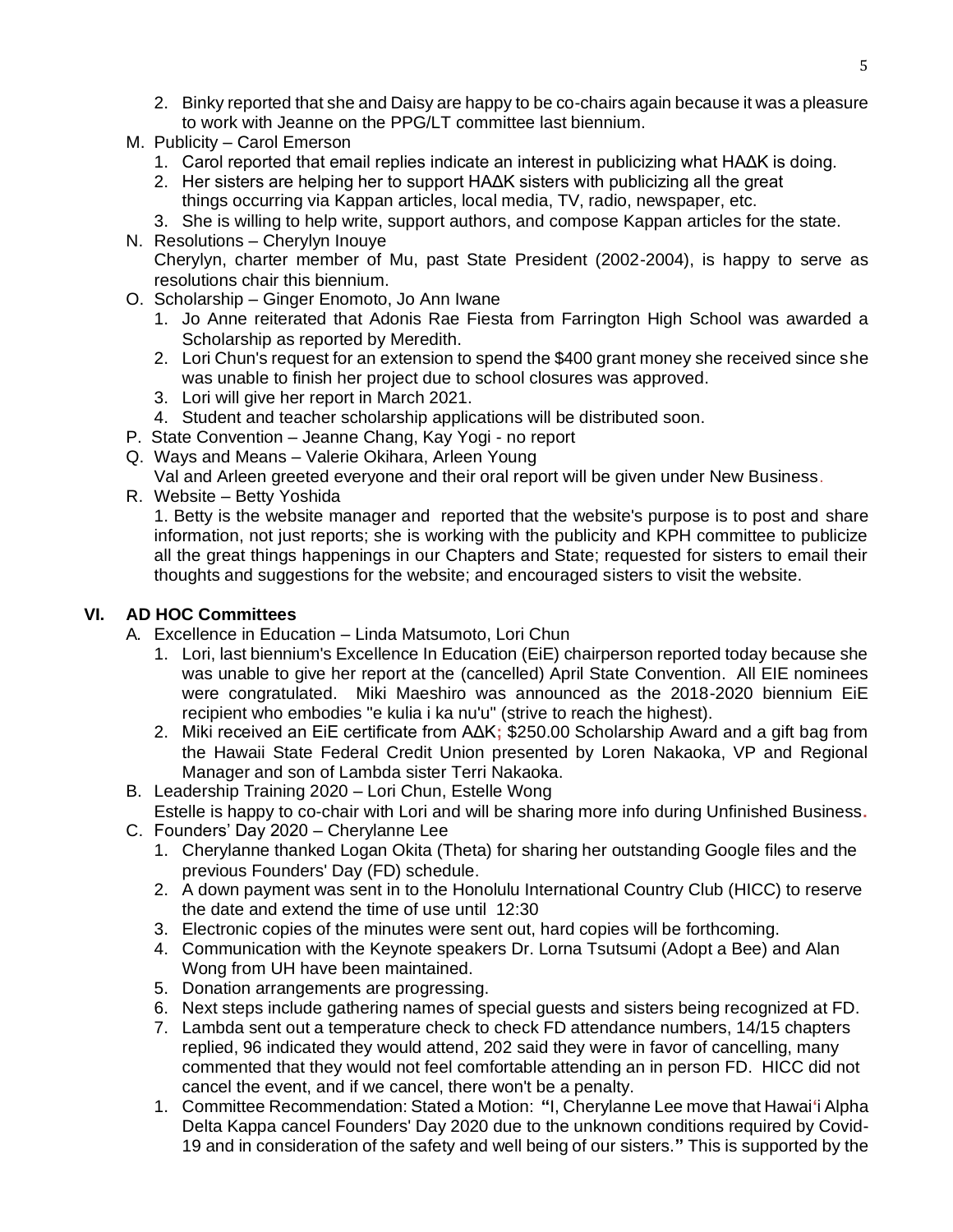results of the temperature check conducted of all state members by Lambda Chapter and presented at this meeting. The motion will be voted on during the Unfinished Business portion of the meeting

- D. Science Bowl Meredith Ching for Julie Shimonishi 'Iolani School won this year's Science Bowl to represent Hawai'i at the National Competition that was conducted virtually**.**
- E. World Understanding Linda Shimamoto Linda thanked Jeanne for establishing World Understanding as an Ad Hoc committee and is hoping to get info out to/among chapters to address World Understanding since it is one of 3 major foci of AΔK and connecting with ITE students. Cherylynn, Jeanne, and Susan were thanked for teaching everyone to correctly pronounce the Greek alphabet letters.
- F. Technical Coordinator Tina Young Tina shared that this is a new, possibly official position to assist Jeanne and everyone with everything technical (virtual meetings, presentations, and in person meetings in the future). She encouraged sisters to email if they need any assistance!

## **VII. Unfinished Business**

- A. Installation of Officers Kay Yogi, Doris Yoshioka
	- 1. Newly elected officers for the 2020-2022 biennium were congratulated**.**
	- 2. A Zoom Installation Ceremony on Sat. July 25, 2020 was proposed because: all ten (10) officers and Kitty, SW Region IVP who will be installing officers can be in attendance.
	- 3. Val will host the Zoom event and video record the ceremony; T**i**na will prepare the recorded ceremony for posting on the State website and present it at the December EEB meeting.
	- 4. For management purposes, only 18 will be attending**:** the ten (10) officers being installed, Kitty, four (4) advisors, Val, Tina, and Doris (Installation Co-Chair)**.**
	- 5. A motion from the Committee was made to hold the Installation Ceremony of the 2020- 2022 Officers via Zoom on Saturday, July 25 at 10:00 am. (The motion was adopted: eight (8) yes, none opposed)
	- 6. A practice session will be held via Zoom on Thursday July 2 at 10:00 am, details to follow.
- B. Memorial Service Leah Aiwohi, Louise Cayetano
	- 1. A Memorial Service (slide show) has been tentatively scheduled for August 21 (Friday) at the EEB meeting, dependent on EB, a decision will be made by the end of today's meeting.
	- 2. Rationale: This is a special service to celebrate and remember sisters who have joined the Omega Chapter and the committee members would like to set a date before the end of the calendar year when we would be able to honor our sisters with the appropriate decorum**.**
- C. State Convention Meredith Ching Reported that the 6th EEB meeting was held on April 18 - Elected State Officers, adopted the budget documents, policy changes, and minutes. Minutes will be included with this EEB meeting minutes, State Convention business, May 2020 Voting Report and posted on the website.

# **VIII. New Business**

- A. Election of Candidate Qualification Committee Chair
	- 1. Nominations from the floor
		- Joy Koyanagi moved and Joan Tanigawa seconded the motion to nominate Carole Takehara for the chair of the Candidate Qualification committee. Motion was approved unanimously.

Carole thanked the EB for the privilege of serving**.**

- B. Leadership Training, Proposed date August 15, 2020 Lori Chun, Estelle Wong
	- 1. Due to uncertainties with COVID-19, a virtual LT on August 15 is being planned with two (2) sessions each opening with a pre-recorded welcome message from SP Jeanne and Membership Honors from Membership Chair, Susan.
		- a. Session 1 (State Officers and a few Committee Chairs): 8:30-10:00
		- b. Session 2 (Committee presentations): 10:30-12:00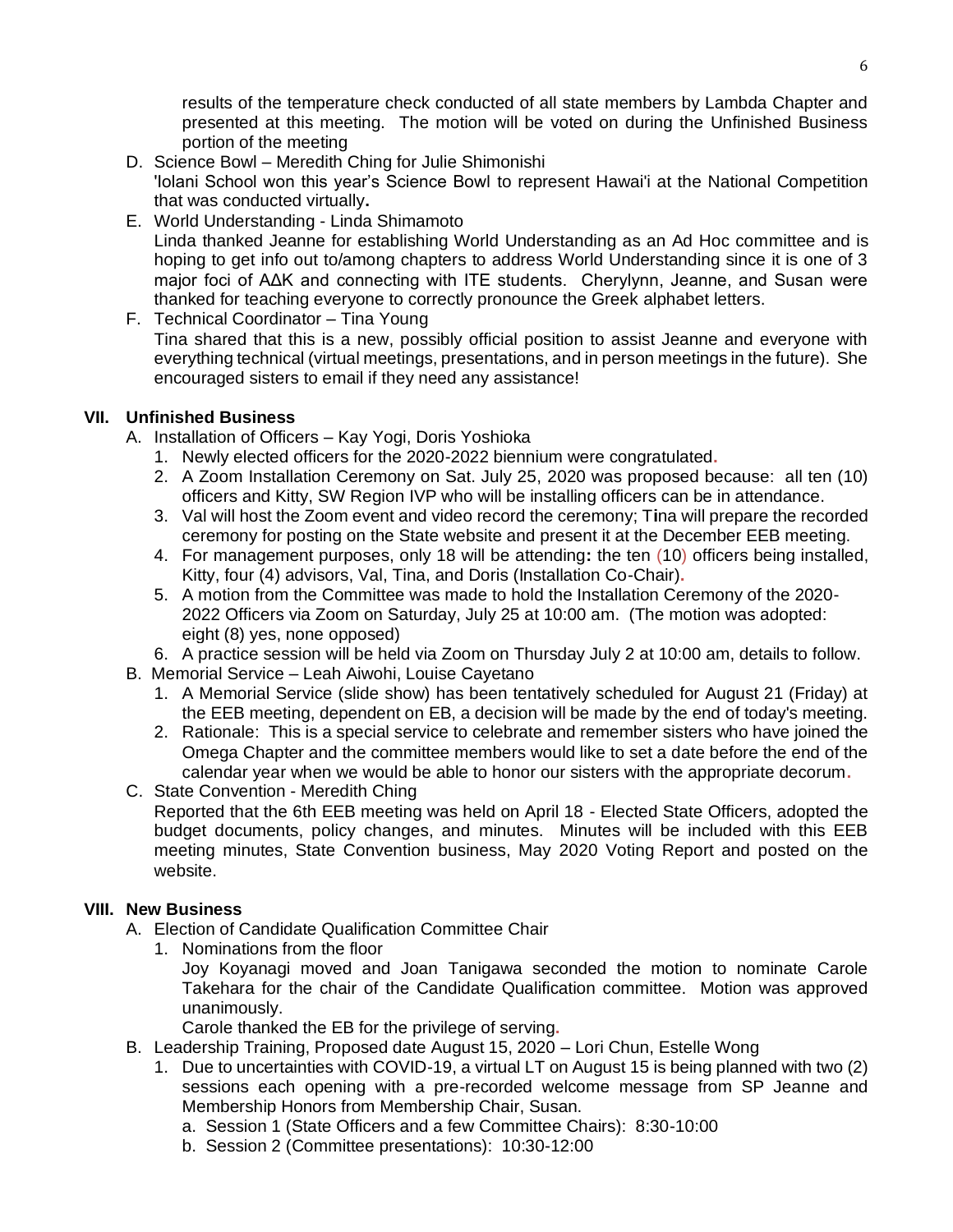- 2. Jean Suzuki will be sending to chapter presidents the LT information with a link to the Google form (registration and Zoom experience comfort level). Registrations are due by July 12.
- 3. Information will be sent out via email by June 12.
- C. Ways and Means Valerie Okihara, Arleen Young
	- 1. Arleen reported Ways and Means (WM) committee met virtually on 05-02-20 to discuss the impact of Covid-19 restrictions on Kennedy Theatre (KT) plays.
	- 2. Recommended that KT fundraiser for this biennium be cancelled and alternative fundraising be considered based on information from KT manager and results from O'ahu chapter survey (51.67% in favor of immediate cancellation, number increased to 64% when responses in favor of cancelling if KT cancelled were added).
	- 3. Reported that if EB approves cancellation, an alternative fundraising recommendation would be presented to the EB for approval by December 2020 and fundraising would be implemented.
	- 4. Arlene moved to amend the authorization previously adopted to schedule the Kennedy Theatre play by adding, "However, due to circumstances of COVID-19, the play will be cancelled and alternative funding will be planned." Motion was approved unanimously**.**
- D. A poll was taken for the next EEB meeting date Results: The next EEB Meeting will be held on Friday, August 21, 2020 at 10:00 am via Zoom. (Admission's Day Holiday)
- E. Results of Founders' Day Voting (Completely cancel FD no Zoom or Face to Face): The Motion was approved unanimously**.** 2021 FD host to be discussed.

## **IX. Announcements/Dates**

- A. 2020-2022 Conference and Convention Dates:
	- 2020 NW/SW Regional Virtual Convention to be held Summer 2020, look for eblast announcement
	- 2021 International Convention on July 8-11, 2021 in Austin, Texas at the JW Marriott Austin
	- 2022 Hawaiʻi State Convention tentatively set for March 25-27, 2022
	- 2022 NW/SW Regional Conference TBD
- B. Upcoming Dates:
	- June 30 Deadline for H-114 Annual Chapter Highlight Summary Report
	- July 2 EB Installation Rehearsal meeting 10:00 am (Zoom)
	- July 25 EB Installation 10:00 am (Zoom)
	- August 15 Leadership Training (Zoom)
	- August 21 2nd Expanded Executive Board Meeting (Zoom) 10 am
	- August 21 Memorial Service
	- August 31 Deadline for Chapter Needs Assessment (CNA)
	- August 31 Deadline for Distinguished Program Award
	- September 15 Deadline to submit State CNA Checklist to Regional Membership Consultant RMC)
	- September 15 Deadline for Classroom Grant
	- October 15 Deadline for Regional Mini-Scholarship
	- October 15 Deadline for 990-N IRS E Postcard
	- December 5 Council of Chapter Presidents (CCP) Meeting, Hale Ikena, 9:00 am
	- December 5 3rd Expanded Executive Board Meeting at Hale Ikena, 10:00 am
- C. Announcements/Reminders
	- Be sure to keep the officers' codes for EEB reports.
	- E**-**blasts from International are sent out monthly on the 2nd, 3rd, 4th Friday.
	- Check email regularly and respond in a timely manner.